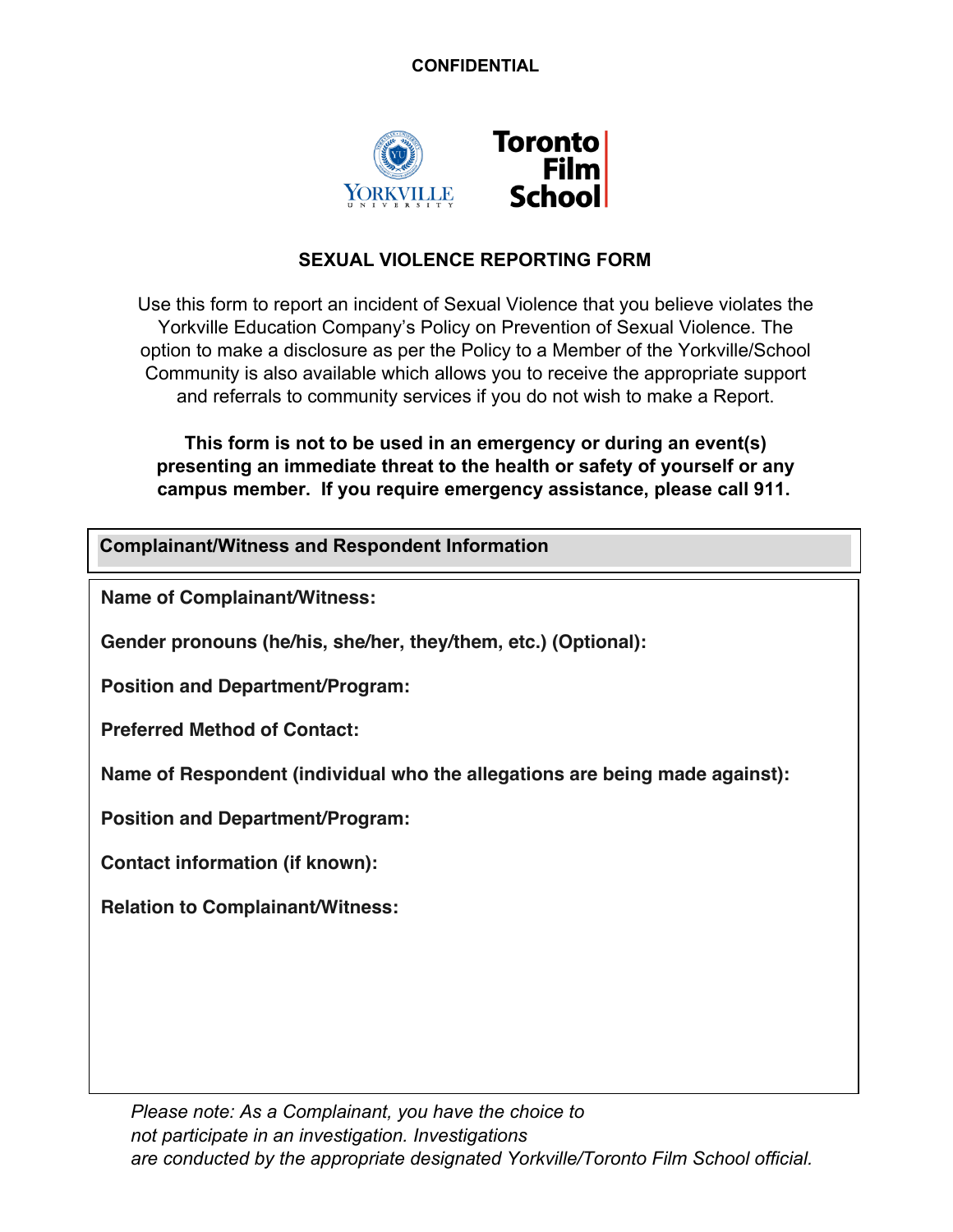#### **CONFIDENTIAL**

#### **Allegations**

Please describe in as much detail as possible the alleged Sexual Violence incident(s), including:

(a) the names of the parties involved

(b) any witnesses to the alleged incident(s) or other person(s) with relevant information to provide about the incident (if any) and contact information (if known)

(c) the location(s), date(s), frequency and time(s) of the alleged incident(s)

(d) details about the alleged incident(s) (behaviour and/or words used)

(e) any additional details

(f) any supporting documents/evidence the complainant may have in their possession that are relevant to the complaint

(g) any supporting documents/evidence a witness, another person or the respondent may have in their possession that are relevant to the complaint

Attach any supporting documents, such as emails, screenshots of text messages, handwritten notes, or photographs. Physical evidence, such as vandalized personal belongings, can also be submitted. If you are not able to attach documents and they are relevant to your complaint, please list the documents below. If someone else has relevant documents, please note that below.

Attach additional pages if required.

**Signature:**

**Date:**

**The fields on this form are not mandatory.** However, please be aware that that if you do not provide a method for us to contact you, Yorkville's/the School's ability to respond and/or take further action will be limited.

Submit this form to the appropriate Campus Principal/Provost/Director of Operations if you are a student by emailing the corresponding email address below.

sexualviolencereportnb@yorkvilleu.ca (Yorkville University New Brunswick and online) sexualviolencereporton@yorkvilleu.ca (Yorkville University Ontario) sexualviolencereportbc@yorkvilleu.ca (Yorkville University British Columbia)